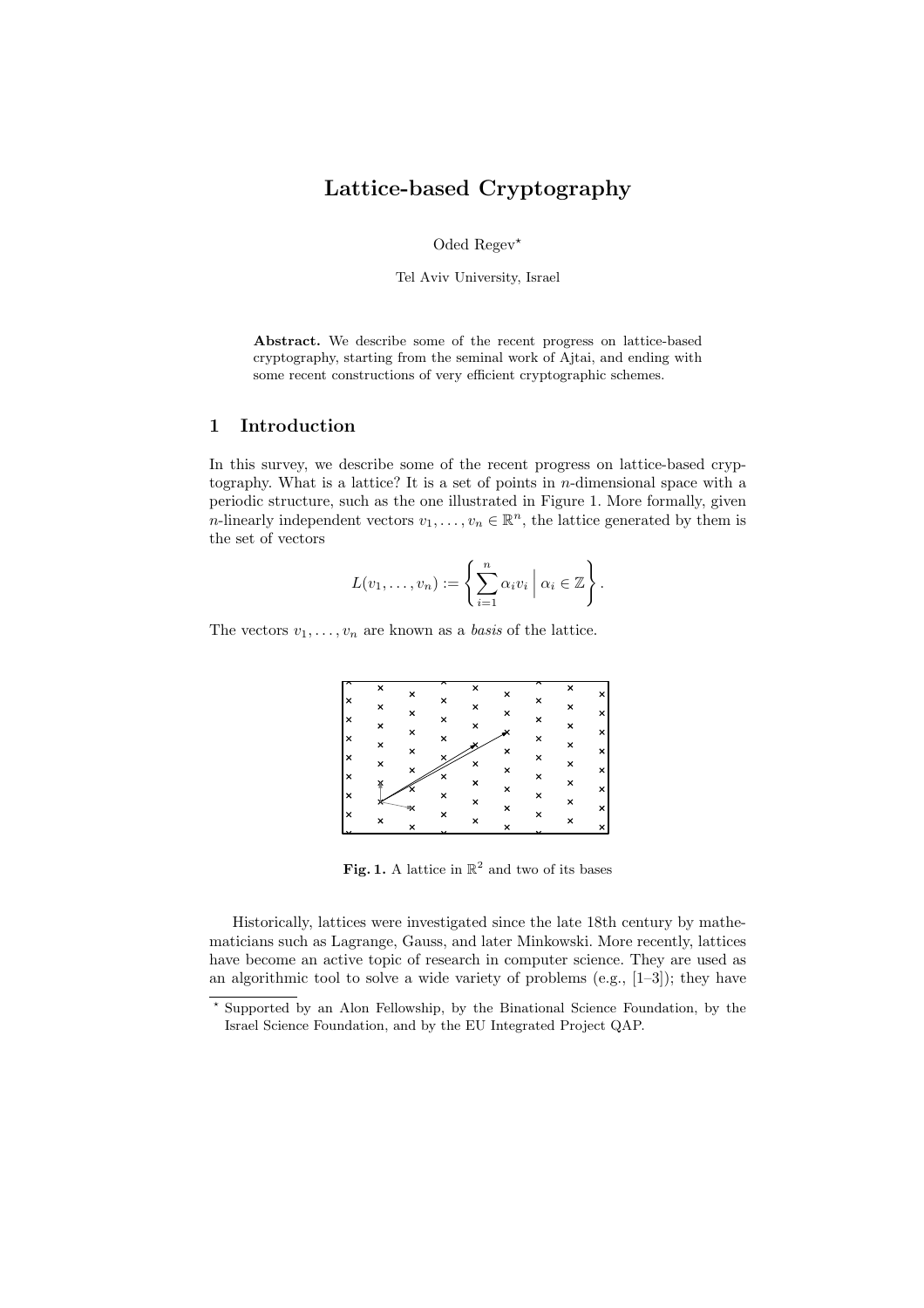found many applications in cryptanalysis  $(e.g., [4, 5])$ ; and they have some unique properties from a computational complexity point of view  $(e.g., [6-8])$ . In this survey we will focus on their positive applications in cryptography, i.e., on the construction of cryptographic primitives whose security relies on the hardness of certain lattice problems.

Our starting point is Ajtai's seminal result from 1996 [9]. His surprising discovery was that lattices, which up to that point were used only as tools in cryptanalysis, can actually be used to construct cryptographic primitives. His work sparked a great interest in understanding the complexity of lattice problems and their relation to cryptography.

Ajtai's discovery was surprising for another reason: the security of his cryptographic primitive is based on the worst-case hardness of lattice problems. What this means is that if one succeeds in breaking the primitive, even with some small probability, then one can also solve any instance of a certain lattice problem. This remarkable property is what makes lattice-based cryptographic constructions so attractive. In contrast, virtually all other cryptographic constructions are based on some average-case assumption. For example, in cryptographic constructions based on factoring, the assumption is that it is hard to factor numbers chosen from a certain distribution. But how should we choose this distribution? Obviously, we should not use numbers with small factors (such as even numbers), but perhaps there are other numbers that we should avoid? In cryptographic constructions based on worst-case hardness, such questions do not even arise.

There are several other reasons for our interest in lattice-based cryptography. One is that the computations involved are very simple and often require only modular addition. This can be advantageous in certain practical scenarios when encryption is performed by a low-cost device. Another reason is that we currently do not have too many alternatives to traditional number-theoreticbased cryptography such as RSA. Such alternatives will be needed in case an efficient algorithm for factoring integers is ever found. In fact, efficient quantum algorithms for factoring integers and computing discrete logarithms already exist [10]. Although large-scale quantum computers are not expected to exist for at least a decade, this fact should already be regarded as a warning. There are currently no known quantum algorithms for lattice problems.

Our choice of topics for this survey is clearly biased by the author's personal taste and familiarity. One notable topic that we will not discuss here are cryptographic constructions following the design of Goldreich, Goldwasser, and Halevi [11]. In particular, this includes the highly efficient constructions developed by the company NTRU [12, 13].

For other surveys on the topic, see, e.g., [14, 15] and also the lecture notes [16, 17]. Another useful resource is the book by Micciancio and Goldwasser [18], which also contains a wealth of information on the computational complexity aspects of lattice problems.

The rest of this survey is organized as follows. In Section 2 we define the shortest vector problem and state some known results. In Section 3 we describe the known constructions of hash functions, starting from Ajtai's work [9]. Then,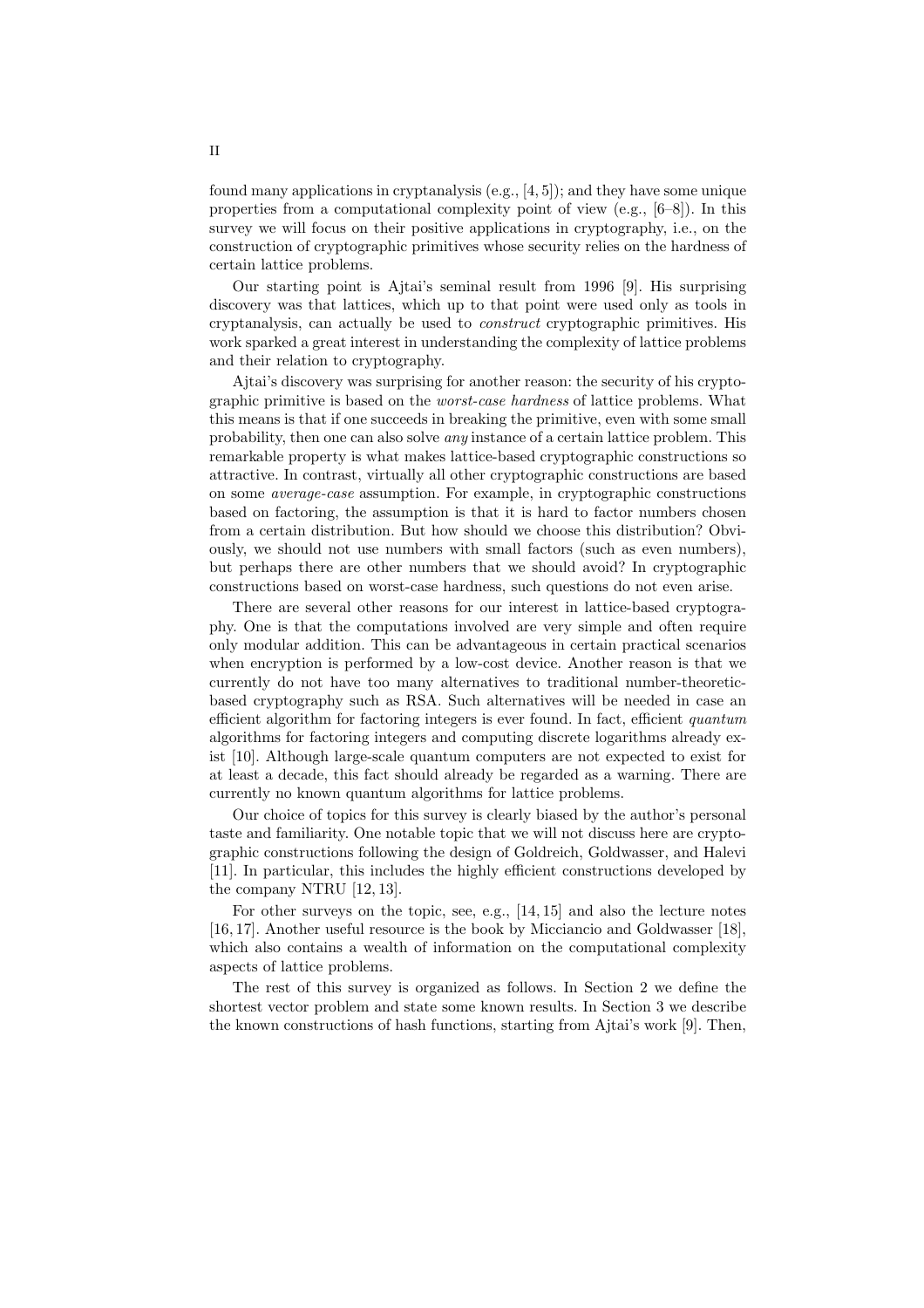in Section 4 we describe the known constructions of public key cryptosystems. The only technical part of this survey is Section 5, where we outline the construction of a lattice-based collision resistant hash function together with its security proof. We end with some open questions in Section 6.

#### 2 Lattice Problems

The main computational problem associated with lattices is the shortest vector problem (SVP). In SVP, given a lattice basis, we are supposed to output a shortest nonzero vector in the lattice. In fact, we will be mostly interested in the approximation variant of this problem, where our goal is to output a nonzero lattice vector whose norm is greater than that of the shortest nonzero lattice vector by at most some approximation factor  $\gamma$ . There are other interesting lattice problems (such as SIVP), and roughly speaking, the goal in most of them is to find short vectors under some appropriate definition of 'short'. We will encounter one such problem in Section 5. The behavior of these problems is often very similar to that of SVP, so for simplicity we do not discuss them in detail here (see [18] for more details).

Part of the difficulty of SVP comes from the fact that a lattice has many different bases and that typically, the given lattice basis contains very long vectors, much longer than the shortest nonzero vector. In fact, the well-known polynomial time algorithm of Lenstra, Lenstra, and Lovász (LLL)  $[1]$  from 1982 achieves an approximation factor of  $2^{O(n)}$  where n is the dimension of the lattice. As bad as this might seem, this algorithm is surprisingly useful, with applications ranging from factoring polynomials over the rational numbers, integer programming, and many applications in cryptanalysis (such as attacks on knapsack based cryptographic systems and special cases of RSA). In 1987, Schnorr presented an improved algorithm obtaining an approximation factor that is slightly subexponential, namely  $2^{O(n(\log \log n)^2/\log n)}$ . This was recently improved to  $2^{O(n \log \log n/\log n)}$ [19]. We should also mention that if one insists on an exact solution to SVP (or even just an approximation to within  $poly(n)$  factors), the best algorithm has a running time of  $2^{O(n)}$  [19].

Given the above results, one might expect SVP to be NP-hard to approximate to within very large factors. However, the best known result only shows that approximating SVP to within factors  $2^{(\log n)^{\frac{1}{2}-\varepsilon}}$  is NP-hard (under randomized quasi-polynomial time reductions) [8]. Moreover, SVP is not believed to be NPquasi-polynomial time reductions) [8]. Moreover,  $SVP$  is not believed to be NP-<br>hard to approximate to within factors above  $\sqrt{n/\log n}$  [20, 6, 7], since for such approximation factors it lies in classes such as NP ∩ coNP.

On the practical side, it is difficult to say what is the dimension  $n$  beyond which solving SVP becomes infeasible with today's computing power. A reasonable guess would be that taking  $n$  to be several hundreds makes the problem extremely difficult.

To conclude, the problem of approximating SVP to within polynomial factors  $n^c$  for  $c \geq \frac{1}{2}$  seems to be very difficult (best algorithm runs in exponential time), however it is not believed to be NP-hard.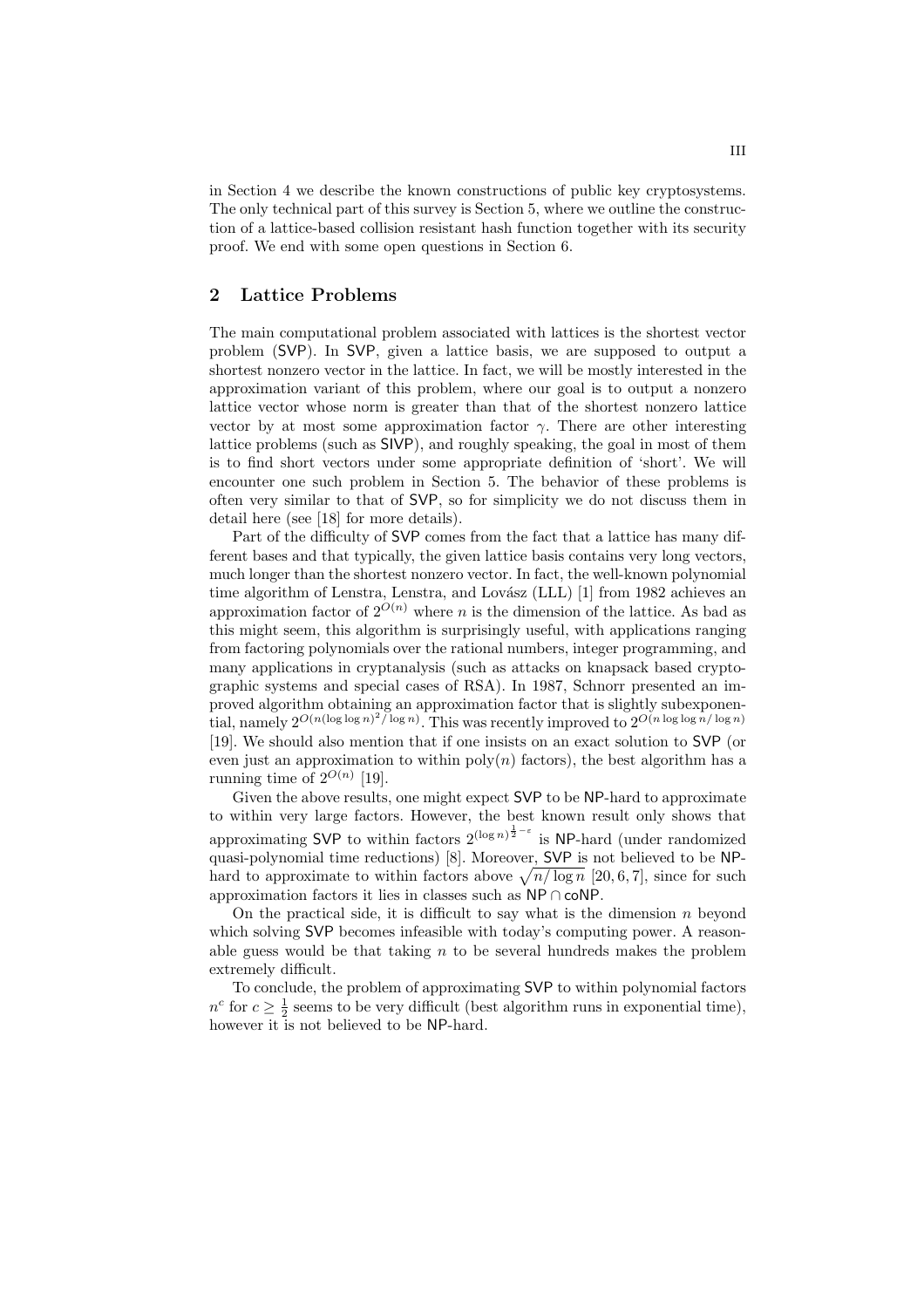#### 3 Hash Functions

As mentioned above, the first lattice-based cryptographic construction with worst-case security guarantees was presented in the seminal work of Ajtai [9]. More precisely, Ajtai presented a family of one-way functions whose security is based on the worst-case hardness of  $n^c$ -approximate SVP for some constant  $c > 0$ . In other words, he showed that being able to invert a function chosen from this family with non-negligible probability implies the ability to solve any instance of n c -approximate SVP. Shortly after, Goldreich et al. [21] improved on Ajtai's result by constructing a stronger cryptographic primitive known as a family of collision resistant hash functions. Much of the subsequent work concentrated on decreasing the constant c (thereby improving the security assumption)  $[22-24]$ . In the most recent work, the constant is essentially  $c = 1$  [24]. The hash function in all these constructions is essentially the modular subset sum function. We will see an example of such a construction in Section 5 below.

We remark that all these constructions are based on the worst-case hardness of a problem not believed to be NP-hard. Although it seems unlikely, it is not entirely impossible that further improvements in these constructions would lead us to approximation factors of the form  $n^c$  for c strictly below  $\frac{1}{2}$ . That would mean that we managed to base the security on the worst-case hardness of a problem that might be NP-hard.

The constructions described above are not too efficient. For instance,  $\tilde{O}(n^2)$ bits are necessary in order to specify a function in the family, where  $n$  is the dimension of the lattice underlying the security and the  $\tilde{O}$  hides poly-logarithmic factors (in other words, the key size is  $\tilde{O}(n^2)$  bits). So if, for instance, we choose  $n$  to be several hundreds, we might need roughly a megabyte just to specify the hash function. Recently, an improved construction was presented by Micciancio [25]. He gives a family of one-way functions where only  $\tilde{O}(n)$  bits are needed to specify a function in the family. Its security is based on the worst-case hardness of lattice problems on a restricted set of lattices known as cyclic lattices. Since no better algorithms are known for this family, it is reasonable to assume that solving lattice problems on these lattices is as hard as the general case. Finally, in more recent work [26, 27], the hash function of [25] was modified, preserving the efficiency and achieving the stronger security property of collision resistance.

## 4 Public-key Cryptography

Following Ajtai's discovery of lattice-based hash functions, Ajtai and Dwork [28] constructed a public-key cryptosystem whose security is based on the worst-case hardness of a lattice problem. Several improvements were given in subsequent works [29, 30]. Unlike the case of hash functions, the security of these cryptosystems is based on the worst-case hardness of a special case of SVP known as unique-SVP. Here, we are given a lattice whose shortest nonzero vector is shorter by some factor  $\gamma$  than all other nonparallel lattice vectors, and our goal is to find a shortest nonzero lattice vector. The hardness of this problem is not

IV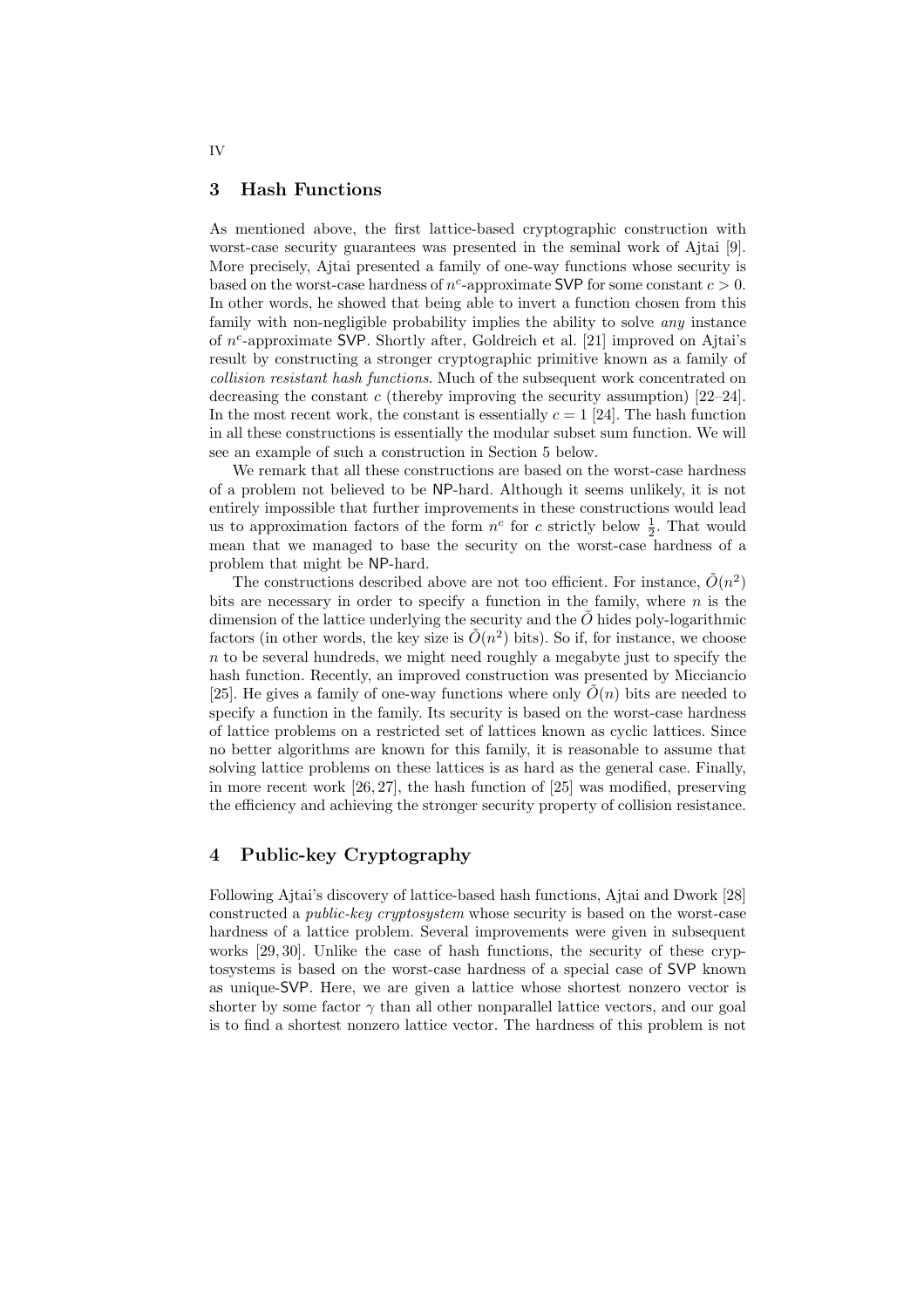understood as well as that of SVP, and it is a very interesting open question whether one can base public-key cryptosystems on the (worst-case) hardness of SVP.

As is often the case in lattice-based cryptography, the cryptosystems themselves have a remarkably simple description (most of the work is in establishing their security). For example, let us describe the cryptosystem from [30]. Let  $N$ be some large integer. The private key is simply an integer h chosen randomly be some large integer. The private key is simply an integer h chosen randomly in the range  $[\sqrt{N}, 2\sqrt{N}]$ . The public key consists of  $m = O(\log N)$  numbers  $a_1, \ldots, a_m$  in  $\{0, 1, \ldots, N-1\}$  that are 'close' to integer multiples of  $N/h$  (notice that h doesn't necessarily divide  $N$ ). We also include in the public key an index  $i_0 \in [m]$  such that  $a_{i_0}$  is close to an *odd* multiple of  $N/h$ . We encrypt one bit at a time. An encryption of the bit 0 is the sum of a random subset of  $\{a_1, \ldots, a_m\}$  reduced modulo N. An encryption of the bit 1 is done in the same way except we add  $\lfloor a_{i_0}/2 \rfloor$  to the result before reducing modulo N. On receiving an encrypted word w, we consider its remainder on division by  $N/h$ . If it is small, we decrypt 0 and otherwise we decrypt 1. To establish the correctness of the decryption procedure, notice that since  $a_1, \ldots, a_m$  are all close to integer multiples of  $N/h$ , any sum of a subset of them is also close to a multiple of  $N/h$ and hence encryptions of 0 are decrypted correctly. Similarly, since  $\lfloor a_{i_0}/2 \rfloor$  is far from a multiple of  $N/h$ , encryptions of 1 are also far from multiples of  $N/h$  and hence we again decrypt correctly. The proof of security is more difficult and we omit it here (but see Section 5 for a related proof).

The aforementioned lattice-based cryptosystems are unfortunately quite inefficient. It turns out that when we base the security on lattices of dimension n, the size of the public key is  $\tilde{O}(n^4)$  and each encrypted bit gets blown up to  $O(n^2)$  bits. So if, for instance, we choose n to be several hundreds, the public key size is on the order of several gigabytes, which clearly makes the cryptosystem impractical.

Two recent works by Ajtai [31] and by the author [32] have tried to remedy this. Both works present cryptosystems whose public key scales like  $\tilde{O}(n^2)$  (or even  $\tilde{O}(n)$  if one can set up a pre-agreed random string of length  $\tilde{O}(n^2)$  and each encrypted bit gets blown up to  $\tilde{O}(n)$  bits. Combined with a very simple encryption process (involving only modular additions), this makes these two cryptosystems a good competitor for certain applications.

However, the security of these two cryptosystems is not as strong as that of other lattice-based cryptosystems. The security of Ajtai's cryptosystem [31] is based on a problem by Dirichlet, which is not directly related to any standard lattice problem. Moreover, his system has no worst-case hardness as the ones previously mentioned. However, his system, as well as many details in its proof of security, have the flavor of a lattice-based cryptosystem, and it might be that one day its security will be established based on the worst-case hardness of lattice problems.

The second cryptosystem [32] is based on the worst-case quantum hardness of the SVP. What this means is that breaking the cryptosystem implies an efficient quantum algorithm for approximating SVP. This security guarantee is incompa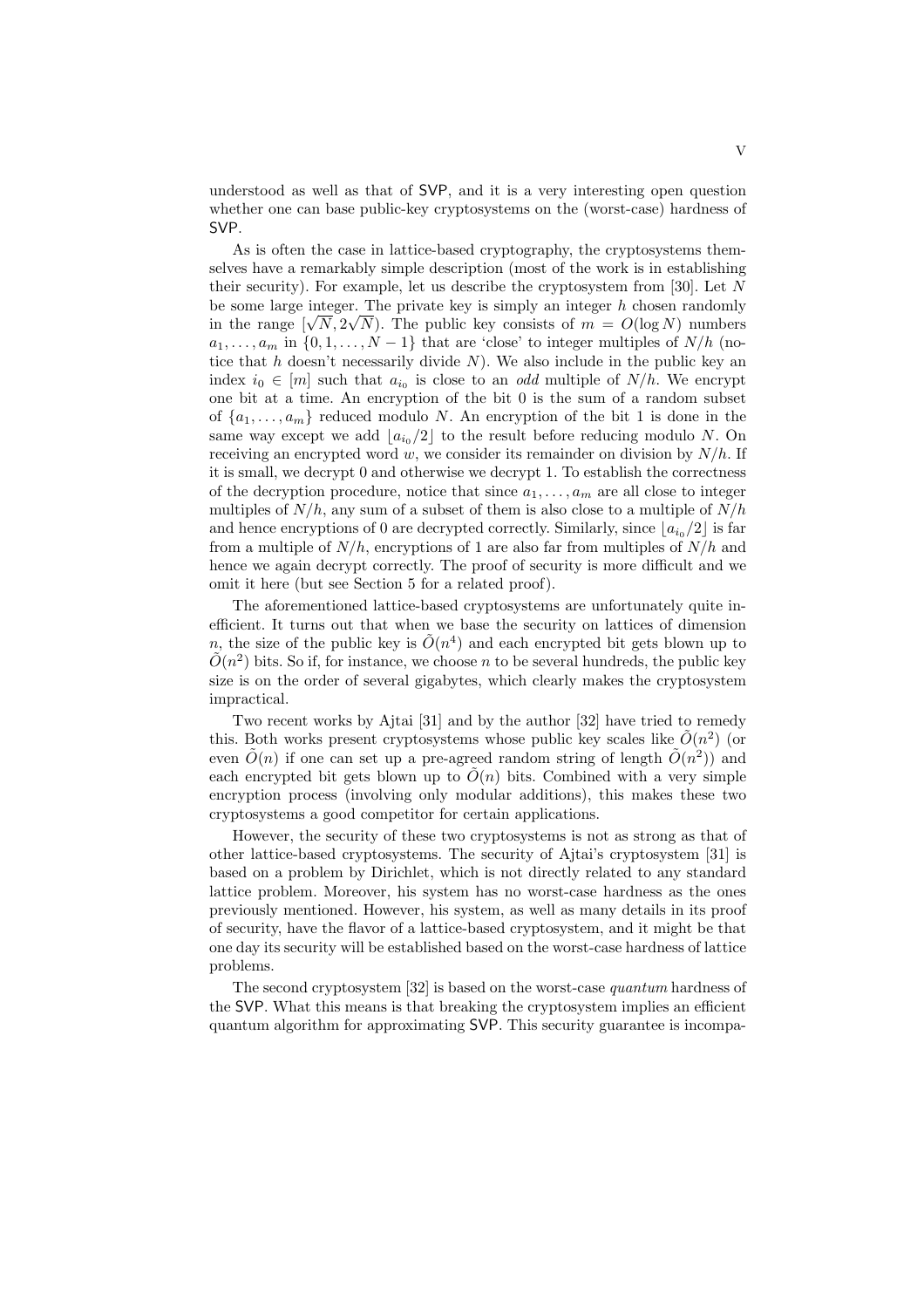rable to the one by Ajtai and Dwork: On one hand, it is stronger as it is based on the general SVP and not the special case of unique-SVP. On the other hand, it is weaker as it only implies a quantum algorithm for a lattice problem. Since no quantum algorithm is known to outperform classical algorithms for lattice problems, it is not unreasonable to conjecture that lattice problems are hard even quantumly. Moreover, it is possible that a more clever proof of security could establish the same worst-case hardness under a classical assumption. Finally, let us emphasize that the cryptosystem itself is entirely classical, and is in fact somewhat similar to the one of [30] described above.

## 5 An Outline of a Construction

In this section, we outline a construction of a lattice-based family of collision resistant hash functions. We will follow a simplified description of the construction in [24], without worrying too much about the exact security guarantee achieved.<sup>1</sup>

At the heart of the proof is the realization that by adding a sufficient amount of Gaussian noise to a lattice, one arrives at a distribution that is extremely close to uniform. An example of this effect is shown in Figure 2. This technique first appeared in [30], and is based on the work of Banaszczyk [33]. Let us denote by  $\eta = \eta(L)$  the least amount of Gaussian noise required in order to obtain a distribution whose statistical distance to uniform is negligible (where by 'amount' we mean the standard deviation in each coordinate). This lattice parameter was analyzed in [24] where it was shown that it is 'relatively short' in the sense that finding nonzero lattice vectors of length at most  $poly(n)\eta$  is a 'hard' lattice problem as it automatically implies a solution to other, more standard, lattice problems such as an approximation to SVP to within polynomial factors.<sup>2</sup>

Before going on, we need to explain what exactly we mean by 'adding Gaussian noise to a lattice'. One way to rigorously define this is to consider the uniform distribution on all lattice points inside some large cube and then add Gaussian noise to this distribution. While this approach works just fine, it leads to some unnecessary technical complications due to the need to deal with the edges of the cube. Instead, we choose to take a mathematically cleaner approach (although it might be confusing at first): we work with the quotient  $\mathbb{R}^n/L$ . More explicitly, we define a function  $h : \mathbb{R}^n \to [0,1)^n$  as follows. Given any  $x \in \mathbb{R}^n$ , write it as a linear combination of the lattice basis vectors  $x = \sum_{i=1}^{n} \beta_i v_i$ , and define  $h(x) = (\beta_1, \ldots, \beta_n)$  mod 1. So for instance, all points in L are mapped to  $(0, \ldots, 0)$ . Then the statement about the Gaussian noise above can be formally

 $^{\rm 1}$  A more careful analysis of the construction described below shows that its security can be based on the worst-case hardness of  $\tilde{O}(n^{1.5})$ -approximate SIVP, which implies a security based on  $\tilde{O}(n^{2.5})$ -approximate SVP using standard reductions. In order to obtain the best known factor of  $\tilde{O}(n)$ , one needs to use an iterative procedure.

<sup>&</sup>lt;sup>2</sup> To be precise, we need slightly more than just finding vectors of length at most  $poly(n)\eta$ ; we need to be able to find n linearly independent vectors of this length. As it turns out, by repeatedly calling the procedure described below, one can obtain such vectors.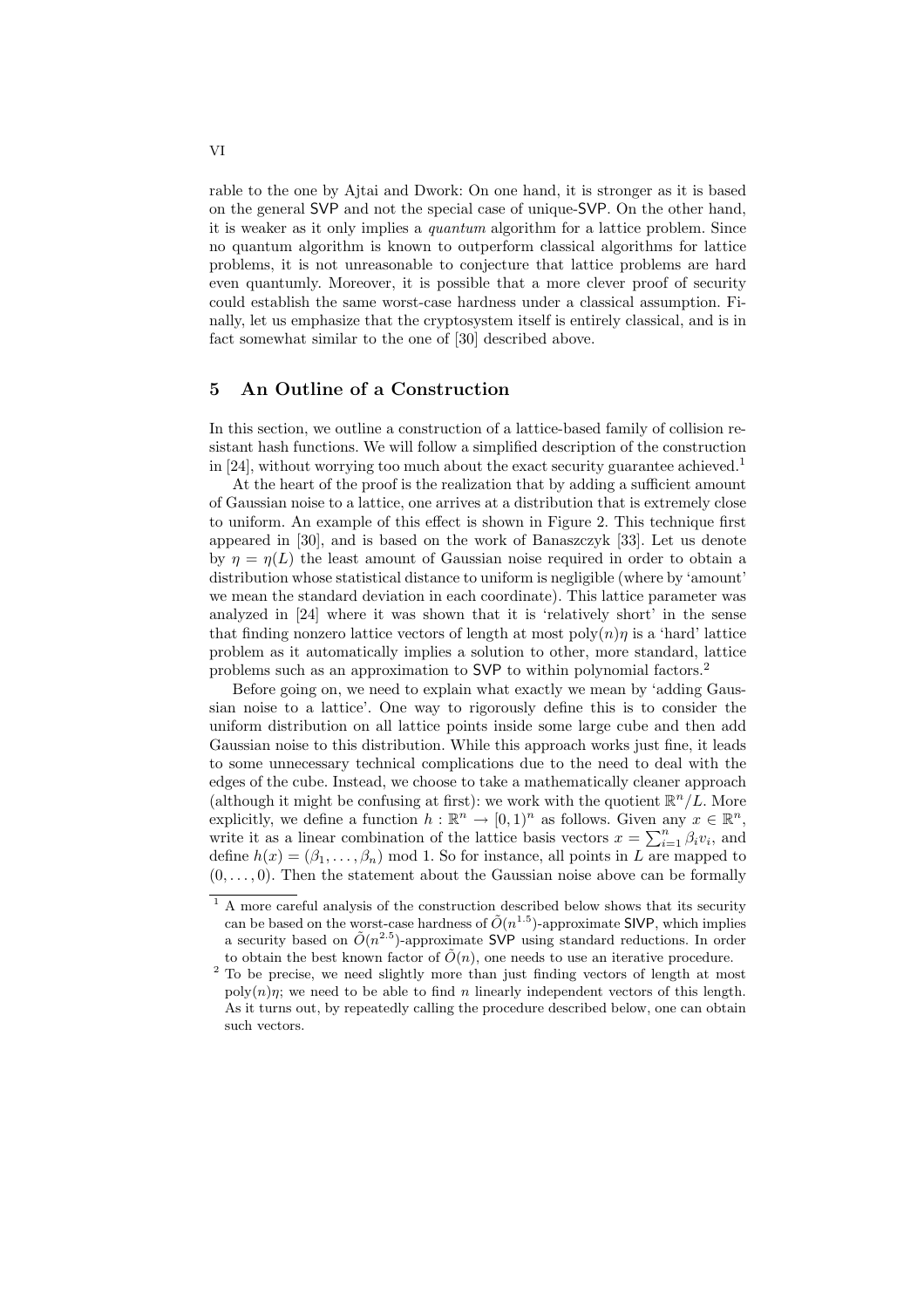

Fig. 2. A lattice with different amounts of Gaussian noise

stated as follows: if we sample a point x from a Gaussian distribution in  $\mathbb{R}^n$  centered around 0 of standard deviation  $\eta$  in each coordinate, then the statistical distance between the distribution of  $h(x)$  and the uniform distribution on  $[0, 1]<sup>n</sup>$ is negligible.

We now turn to the construction. Our family of hash functions is the modular subset-sum function over  $\mathbb{Z}_q^n$ , as defined next. Fix  $q = 2^{2n}$  and  $m = 4n^2$ . For each  $a_1, \ldots, a_m \in \mathbb{Z}_q^n$ , the family contains the function  $f_{a_1, \ldots, a_m} : \{0,1\}^m \to$  $\{0,1\}^{n \log q}$  given by

$$
f_{a_1,...,a_m}(b_1,...,b_m) = \sum_{i=1}^m b_i a_i \bmod q.
$$

Notice that with our choice of parameters,  $m > n \log q$  so collisions are guaranteed to exist. Clearly, these functions are easy to compute. Our goal is therefore to show that they are collision resistant. We establish this by proving that if there exists a polynomial-time algorithm COLLISIONFIND that given  $a_1, \ldots, a_m$  chosen uniformly from  $\mathbb{Z}_q^n$ , finds with some non-negligible probability  $b_1, \ldots, b_m \in \{-1, 0, 1\}$ , not all zero, such that  $\sum_{i=1}^m b_i a_i = (0, \ldots, 0) \pmod{q}$ , then there is a polynomial-time algorithm that finds vectors of length at most  $\text{poly}(n)\eta$  in any given lattice L (which, as mentioned before, implies a solution to approximate SVP).

Our first observation is that from CollisionFind we can easily construct another algorithm, call it COLLISIONFIND', that performs the following task: given elements  $a_1, \ldots, a_m$  chosen uniformly from  $[0, 1)^n$ , it finds with some nongiven elements  $a_1, \ldots, a_m$  chosen uniformly from [0, 1)<sup>-1</sup>, it finds with some non-<br>negligible probability  $b_1, \ldots, b_m \in \{-1, 0, 1\}$ , not all zero, such that  $\sum_{i=1}^m b_i a_i \in$  $[-\frac{m}{q}, \frac{m}{q}]^n \pmod{1}$ . In other words, it finds a  $\{-1,0,1\}$  combination of  $a_1, \ldots, a_m$ that is extremely close to  $(0, \ldots, 0)$  modulo 1. To see this, observe that COLLI-SIONFIND' can simply apply COLLISIONFIND to  $\lfloor qa_1 \rfloor, \ldots, \lfloor qa_m \rfloor$ .

Our goal now is to show that using  $COLLISIONFIND'$  we can find vectors of length at most  $poly(n)\eta$  in any given lattice L. So let L be some lattice given by its basis  $v_1, \ldots, v_n$ . Our first step is to apply the LLL algorithm to  $v_1, \ldots, v_n$ . This makes sure that  $v_1, \ldots, v_n$  are not 'unreasonably' long: namely, none of these vectors is longer than  $2^n \eta$ .

We now arrive at the main part of the procedure. We first choose  $m$  vectors  $x_1, \ldots, x_m$  independently from the Gaussian distribution in  $\mathbb{R}^n$  centered around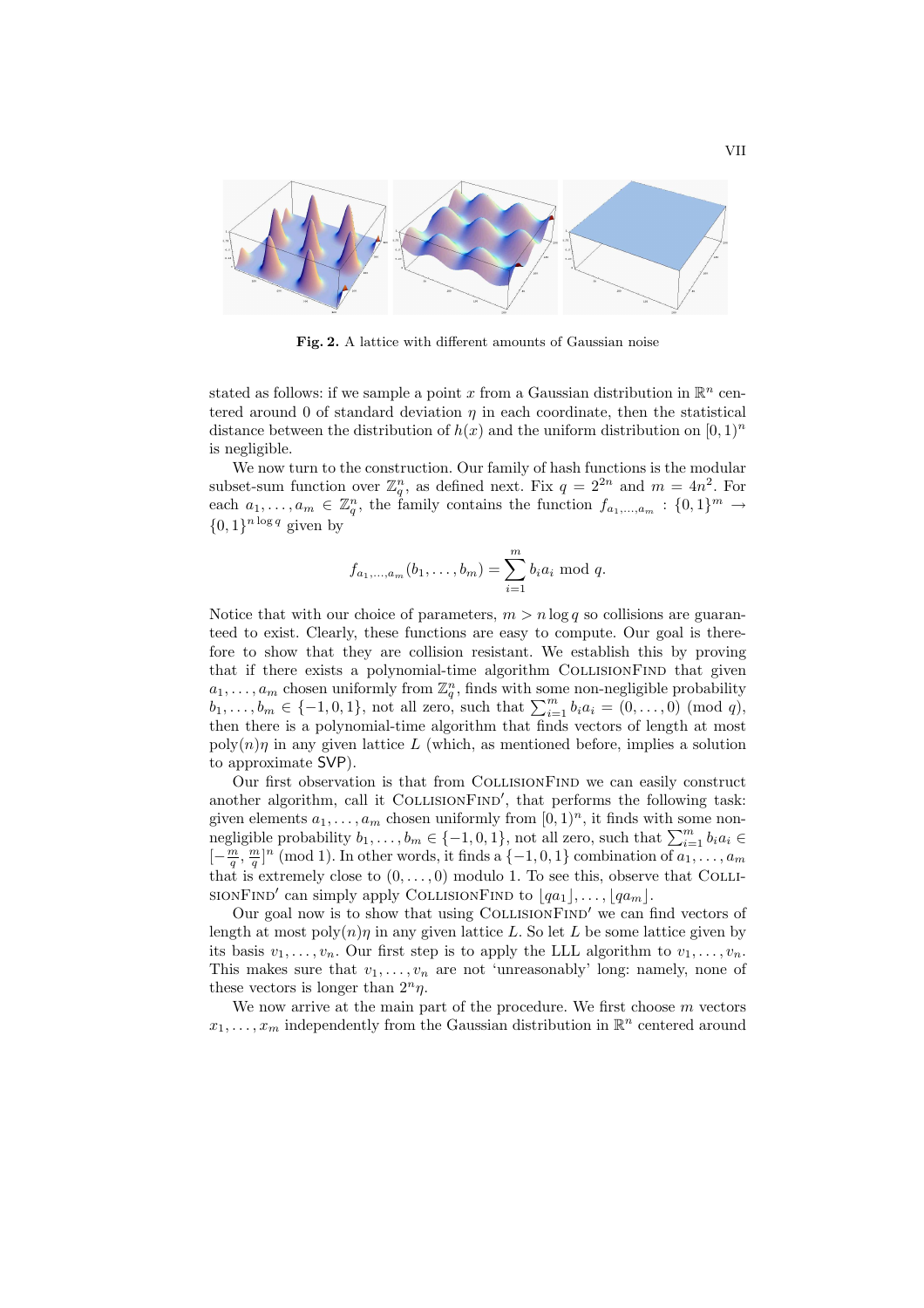0 of standard deviation  $\eta$  in each coordinate. (To be precise, we don't know  $\eta$ , but we can obtain a good enough estimate by trying a polynomial number of values.) Next, we compute  $a_i = h(x_i)$  for  $i = 1, \ldots, m$ . By the discussion above, we know that each  $a_i$  is distributed essentially uniformly on  $[0,1)^n$ . We can therefore apply COLLISIONFIND' to  $a_1, \ldots, a_m$  and obtain with non-negligible therefore apply COLLISIONF IND to  $a_1, \ldots, a_m$  and obtain with non-negagible<br>probability  $b_1, \ldots, b_m \in \{-1, 0, 1\}$  such that  $\sum_{i=1}^m b_i a_i \in [-\frac{m}{q}, \frac{m}{q}]^n$  (mod 1). Now consider the vector  $y = \sum_{i=1}^{m} b_i x_i$ . On one hand, this is a short vector, as From consider the vector  $y = \sum_{i=1}^{n} a_i x_i$ . On one hand, this is a short vector, as<br>it is the sum of at most m vectors of length roughly  $\sqrt{n}\eta$  each. On the other hand, by the linearity of h, we have that  $h(y) \in [-\frac{m}{q}, \frac{m}{q}]^n$  (mod 1). What this means is that y is extremely close to a lattice vector. Indeed, write  $y = \sum \beta_i v_i$ for some reals  $\beta_1, \ldots, \beta_m$ . Then we have that each  $\beta_i$  is within  $\pm \frac{m}{q}$  of an integer. Consider now the *lattice vector*  $y' = \sum_{i} |\beta_i| v_i$  obtained by rounding each  $\beta_i$  to the nearest integer. Then the distance between  $y$  and  $y'$  is

$$
||y - y'|| \leq \sum_{i=1}^{n} \frac{m}{q} ||v_i|| \leq \frac{mn}{q} 2^n \eta \ll \eta
$$

and in particular we found a lattice vector  $y'$  of length at most poly $(n)\eta$ . The procedure can now output  $y'$ , which is a short lattice vector.

So are we done? Well, not completely: we still have to show that  $y'$  is nonzero (with some non-negligible probability). The proof of this requires some effort, so we just give the main idea. Recall that we define  $y'$  as a (rounding of a)  $\{-1,0,1\}$  combination of  $x_1, \ldots, x_m$  obtained by calling COLLISIONFIND' with  $a_1, \ldots, a_m$ . The difficulty in proving that  $y' \neq 0$  is that we have no control over COLLISIONFIND', and in particular it might act in some 'malicious' way, trying to set the  $b_1, \ldots, b_m$  so that y' ends up being the zero vector. To solve this issue, one can prove that the  $a_i$  do not contain enough information about the  $x_i$ . In other words, conditioned on any fixed values to the  $a_i$ , the  $x_i$  still have enough uncertainty in them to guarantee that no matter what COLLISIONFIND' outputs,  $y'$  is nonzero with very high probability.

To conclude, we have seen that by a single call to the collision finder, one can find in any given lattice, a nonzero vector of length at most  $(m\sqrt{n}+1)\eta =$  $O(n^{2.5}\eta)$  with some non-negligible probability. Obviously, by repeating this a polynomial number of times, we can obtain such a vector with very high probability. The essence of the proof, and what makes possible the connection between the average-case collision finding problem and the worst-case lattice problem, is the realization that all lattices look the same after adding a small amount of noise — they turn into a uniform distribution.

#### 6 Open Questions

– Cryptanalysis: Attacks on lattice-based cryptosystems, such as the one by Nguyen and Stern [34], seem to be limited to low dimensions (a few tens). Due to the greatly improved efficiency of the new cryptosystems in [31, 32], using much higher dimensions has now become possible. It would be very interesting to see attempts to attack these new cryptographic constructions.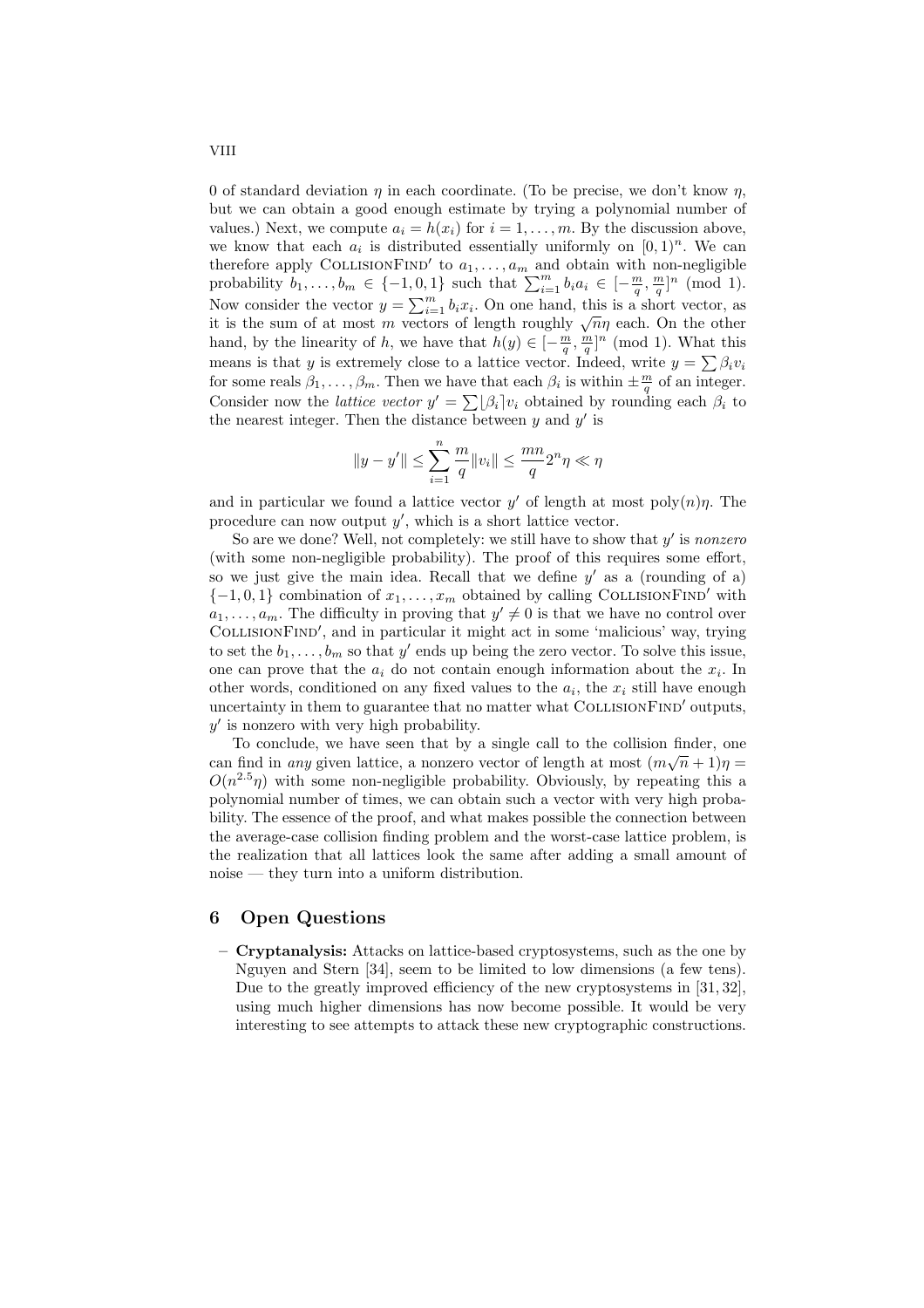- Improved cryptosystems: As we have seen in Section 4, the situation with lattice-based cryptosystems is not entirely satisfactory: The original construction of Ajtai and Dwork, as well as some of the follow-up work, are based on the hardness of the unique-SVP and are moreover quite inefficient. Two recent attempts [31, 32] give much more efficient constructions, but with less-than-optimal security guarantees. Other constructions, such as the one by NTRU [12], are extremely efficient but have no provable security. A very interesting open question is to obtain efficient lattice-based cryptosystems based on the worst-case hardness of unique-SVP (or preferably SVP). Another interesting direction is whether specific families of lattices, such as cyclic lattices, can be used to obtain more efficient constructions.
- Comparison with number theoretic cryptography: Can one factor integers or compute discrete logarithms using an oracle that solves, say, √  $\sqrt{n}$ -approximate SVP? Such a result would prove that lattice-based cryptosystems are superior to traditional number-theoretic-based ones (see [35, 36] for related work).
- Reverse reductions: Is the security of lattice-based cryptographic constructions equivalent to the hardness of lattice-problems? More concretely, structions *equivalent* to the nardness of lattice-problems: More concretely, assuming we have an oracle that solves (say)  $\sqrt{n}$ -approximate SVP, can we break lattice-based cryptography? A result along these lines is known for the Ajtai-Dwork cryptosystem [34], but it is still open if the same can be shown for newer cryptosystems such as the ones in [31, 32].
- Signature schemes: Lattices have been successfully used in constructing hash functions and public key cryptosystems. Can one also construct signature schemes with worst-case hardness guarantees and similar efficiency? See [37] for some related work.
- Security against chosen-ciphertext attacks: The Ajtai-Dwork cryptosystem, as well as all subsequent work, are not secure against chosenciphertext attacks. Indeed, it is not too difficult to see that one can extract the private key given access to the decryption oracle. In practice, there are known methods to deal with this issue. It would be interesting to find an (efficient) solution with a rigorous proof of security in the standard model (for related work, see, e.g., [38]).
- Applications in Learning Theory: The cryptosystems of [30, 32] were recently used by Klivans and Sherstov to obtain cryptographic hardness results for problems in learning theory [39]. It would be interesting to extend this line of research.

Acknowledgements I am grateful to Ishay Haviv, Julia Kempe, Daniele Micciancio, and Phong Nguyen for many helpful comments.

### References

1. Lenstra, A.K., Lenstra, Jr., H.W., Lovász, L.: Factoring polynomials with rational coefficients. Math. Ann. 261(4) (1982) 515–534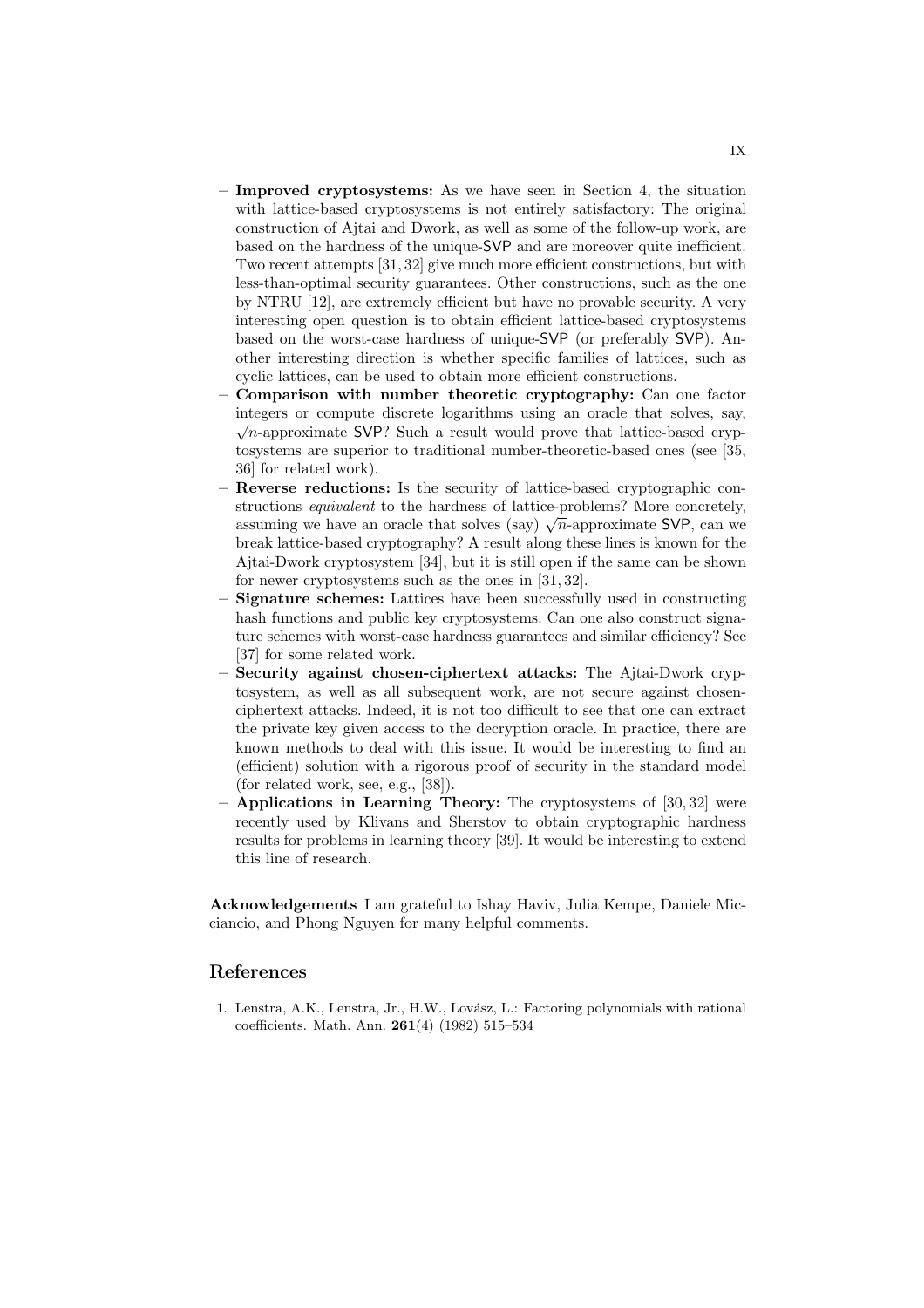- 2. Lenstra, Jr., H.W.: Integer programming with a fixed number of variables. Math. Oper. Res. 8(4) (1983) 538–548
- 3. Babai, L.: On Lovasz' lattice reduction and the nearest lattice point problem. Combinatorica 6(1) (1986) 1–13 Preliminary version in STACS 1985.
- 4. Lagarias, J.C., Odlyzko, A.M.: Solving low-density subset sum problems. J. Assoc. Comput. Mach. 32(1) (1985) 229–246
- 5. Coppersmith, D.: Finding small solutions to small degree polynomials. Lecture Notes in Computer Science 2146 (2001) 20–31
- 6. Goldreich, O., Goldwasser, S.: On the limits of nonapproximability of lattice problems. Journal of Computer and System Sciences 60(3) (2000) 540–563 Preliminary version in STOC 1998.
- 7. Aharonov, D., Regev, O.: Lattice problems in NP intersect coNP. Journal of the ACM 52(5) (2005) 749–765 Preliminary version in FOCS 2004.
- 8. Khot, S.: Hardness of approximating the shortest vector problem in lattices. In: Proc. 45th Annual IEEE Symp. on Foundations of Computer Science (FOCS). (2004) 126–135
- 9. Ajtai, M.: Generating hard instances of lattice problems. In: Proc. 28th ACM Symp. on Theory of Computing. (1996) 99–108 Available from ECCC at http://www.uni-trier.de/eccc/.
- 10. Shor, P.W.: Polynomial-time algorithms for prime factorization and discrete logarithms on a quantum computer. SIAM J. on Computing 26(5) (1997) 1484–1509
- 11. Goldreich, O., Goldwasser, S., Halevi, S.: Public-key cryptosystems from lattice reduction problems. In: Advances in cryptology. Volume 1294 of Lecture Notes in Comput. Sci. Springer (1997) 112–131
- 12. Hoffstein, J., Pipher, J., Silverman, J.H.: NTRU: a ring-based public key cryptosystem. In: Algorithmic number theory (ANTS). Volume 1423 of Lecture Notes in Comput. Sci. Springer (1998) 267–288
- 13. Hoffstein, J., Graham, N.A.H., Pipher, J., Silverman, J.H., Whyte, W.: NTRUSIGN: Digital signatures using the NTRU lattice. In: Proc. of CT-RSA. Volume 2612 of Lecture Notes in Comput. Sci., Springer-Verlag (2003) 122–140
- 14. Nguyen, P.Q., Stern, J.: The two faces of lattices in cryptology. In Silverman, J.H., ed.: Cryptography and Lattices, International Conference (CaLC 2001). Number 2146 in Lecture Notes in Computer Science (2001) 146–180
- 15. Kumar, R., Sivakumar, D.: Complexity of SVP a reader's digest. SIGACT News 32(3) (2001) 40–52
- 16. Micciancio, D.: Lattices in cryptography and cryptanalysis (2002) Lecture notes of a course given in UC San Diego.
- 17. Regev, O.: Lattices in computer science (2004) Lecture notes of a course given in Tel Aviv University.
- 18. Micciancio, D., Goldwasser, S.: Complexity of Lattice Problems: A Cryptographic Perspective. Volume 671 of The Kluwer International Series in Engineering and Computer Science. Kluwer Academic Publishers, Boston, Massachusetts (2002)
- 19. Ajtai, M., Kumar, R., Sivakumar, D.: A sieve algorithm for the shortest lattice vector problem. In: Proc. 33rd ACM Symp. on Theory of Computing. (2001) 601–610
- 20. Lagarias, J.C., Lenstra, Jr., H.W., Schnorr, C.P.: Korkin-Zolotarev bases and successive minima of a lattice and its reciprocal lattice. Combinatorica  $10(4)$ (1990) 333–348
- 21. Goldreich, O., Goldwasser, S., Halevi, S.: Collision-free hashing from lattice problems. Technical Report TR96-056, Electronic Colloquium on Computational Complexity (ECCC) (1996)

X